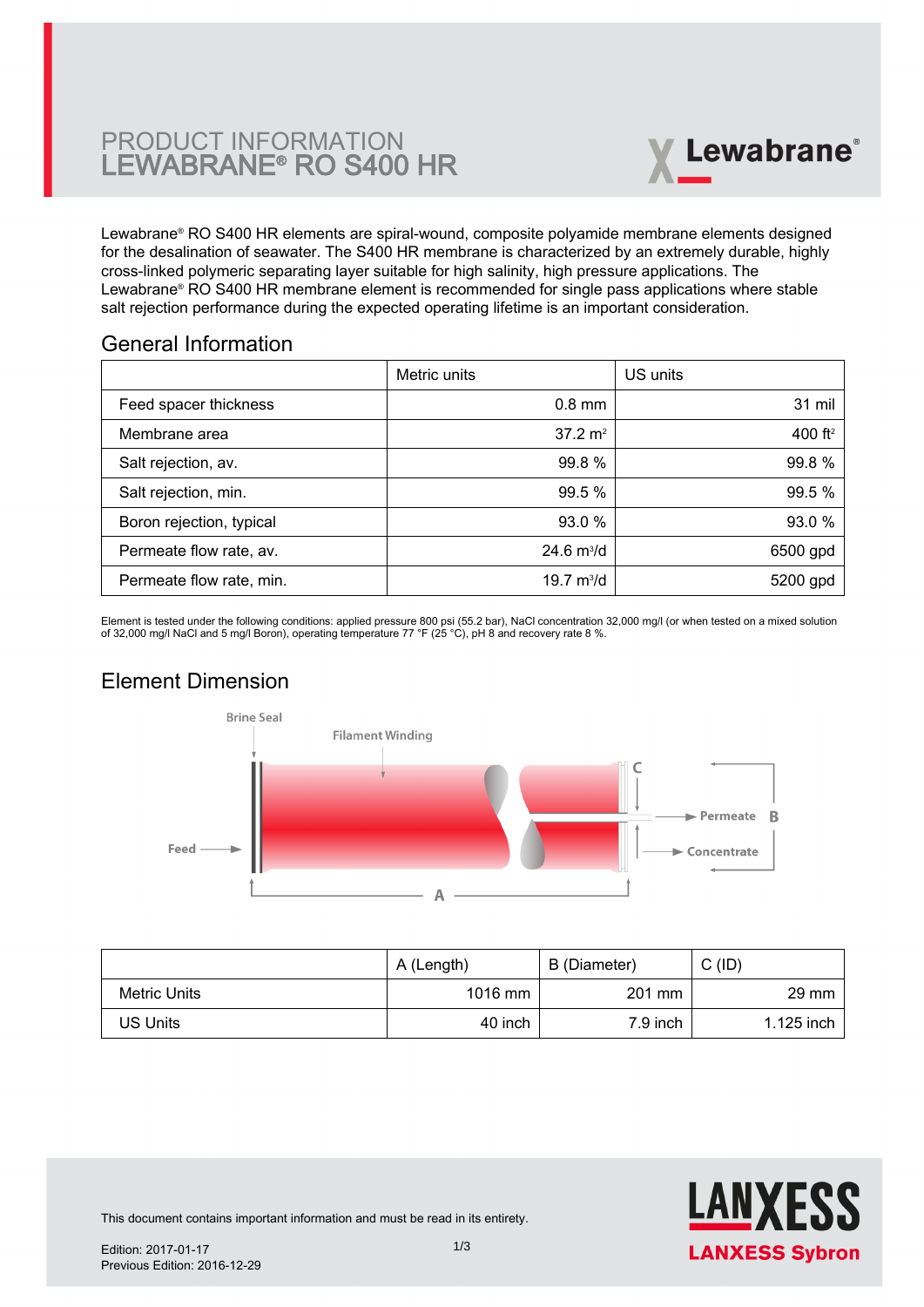# PRODUCT INFORMATION LEWABRANE® RO S400 HR



### Application Data

|                                 | Metric units       | US units       |
|---------------------------------|--------------------|----------------|
| Operating pressure, max.        | 83 bar             | 1200 psi       |
| Operating temperature, max.     | $45^{\circ}$ C     | $113^{\circ}F$ |
| Feed water SDI, max.            | 5                  | 5              |
| pH range during operating       | $2 - 11$           | $2 - 11$       |
| pH range during cleaning        | $1 - 12$           | $1 - 12$       |
| Pressure drop per element, max. | 1.0 <sub>bar</sub> | 15 psi         |
| Pressure drop per vessel, max.  | 3.5 <sub>bar</sub> | 50 psi         |
| Chlorine concentration, max.    | $0.1$ ppm          | $0.1$ ppm      |

As with any product, use of the products mentioned in this publication in a given application must be tested (including field testing, etc.) by the user in advance to determine suitability.

# Additional Information

- Treat RO Elements with care; do not drop the element.
- Each RO Element is wet tested, preserved in a 1% weight sodium bisulfite solution, and vacuum packed in oxygen barrier bags.
- During storage, avoid freezing and direct sunlight. The temperature should be below 35 °C (95 °F).

## After Installation

- Keep the RO Elements wet, and use a compatible preservative for storage duration longer than 7 days.
- During the inital start up, discharge the first permeate to drain for 30 min.
- Permeate back pressure should not exceed feed pressure at any time.
- The RO Elements shall be maintained in a clean condition, unfouled by particulate matter or precipitates or biological growth.
- Consider cleaning, if the pressure drop increases by 20% or water permeability decreases by 10%.
- Use only chemicals which are compatible with the membrane.
- For additional information consult the Lewabrane® technical information available at www.lpt.lanxess.com.



This document contains important information and must be read in its entirety.